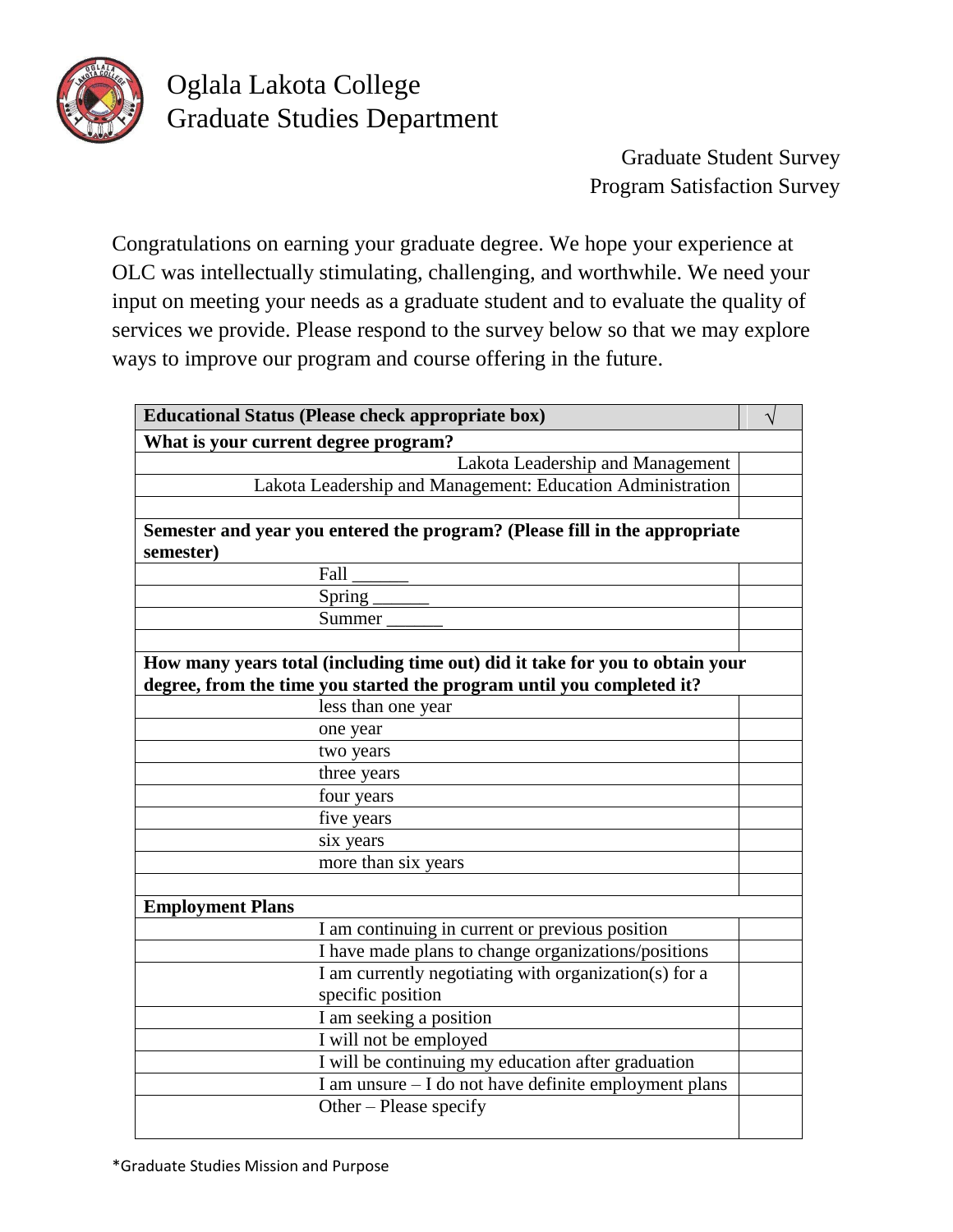

## Oglala Lakota College Graduate Studies Department

Please complete this survey to indicate how much you agree or disagree with each statement as it describes your experience in the Graduate Studies Department by placing a check in the appropriate box. **Rating code: 5 = Very satisfied, 4 = Satisfied, 3 = Somewhat Satisfied, 2 = Somewhat Dissatisfied, 1 = Dissatisfied**.

| <b>Feedback Description</b>                            |   | Satisfactory |   |   | Unsatisfactory |     |
|--------------------------------------------------------|---|--------------|---|---|----------------|-----|
|                                                        | 5 | 4            | 3 | 2 | 1              | N/A |
| Program                                                |   |              |   |   |                |     |
| Rating of this program at the time I applied for       |   |              |   |   |                |     |
| admission                                              |   |              |   |   |                |     |
| The program adequately prepared me for any             |   |              |   |   |                |     |
| further study I may pursue in the future               |   |              |   |   |                |     |
| The program adequately prepared me for                 |   |              |   |   |                |     |
| employment in my field of study                        |   |              |   |   |                |     |
| The graduate program requirements were clearly         |   |              |   |   |                |     |
| defined and structured                                 |   |              |   |   |                |     |
| Course(s) were scheduled at convenient times and       |   |              |   |   |                |     |
| days                                                   |   |              |   |   |                |     |
| Required courses were scheduled often enough for       |   |              |   |   |                |     |
| me to make timely progress toward degree               |   |              |   |   |                |     |
| completion                                             |   |              |   |   |                |     |
| *The program provided me with quality                  |   |              |   |   |                |     |
| investigative experiences                              |   |              |   |   |                |     |
| *The program provided me with quality skills as a      |   |              |   |   |                |     |
| researcher                                             |   |              |   |   |                |     |
| *The program provided me with decision-making          |   |              |   |   |                |     |
| qualities                                              |   |              |   |   |                |     |
| *The program provided me with the ability to           |   |              |   |   |                |     |
| design and implement change                            |   |              |   |   |                |     |
| *The program provided a sound foundation in            |   |              |   |   |                |     |
| Lakota language, spirituality, belief, values, thought |   |              |   |   |                |     |
| and philosophy                                         |   |              |   |   |                |     |
| *The program successfully assisted in my               |   |              |   |   |                |     |
| development of management and leadership skills        |   |              |   |   |                |     |
| that are harmonious with Lakota values                 |   |              |   |   |                |     |
| <b>Resources</b>                                       |   |              |   |   |                |     |
| Adequate research resources were available             |   |              |   |   |                |     |
| Adequate library training, resources and services      |   |              |   |   |                |     |
| were available and accessible                          |   |              |   |   |                |     |
| Adequate computer facilities were available and        |   |              |   |   |                |     |
| accessible                                             |   |              |   |   |                |     |
| Adequate college services and support systems          |   |              |   |   |                |     |
| were available                                         |   |              |   |   |                |     |
|                                                        |   |              |   |   |                |     |